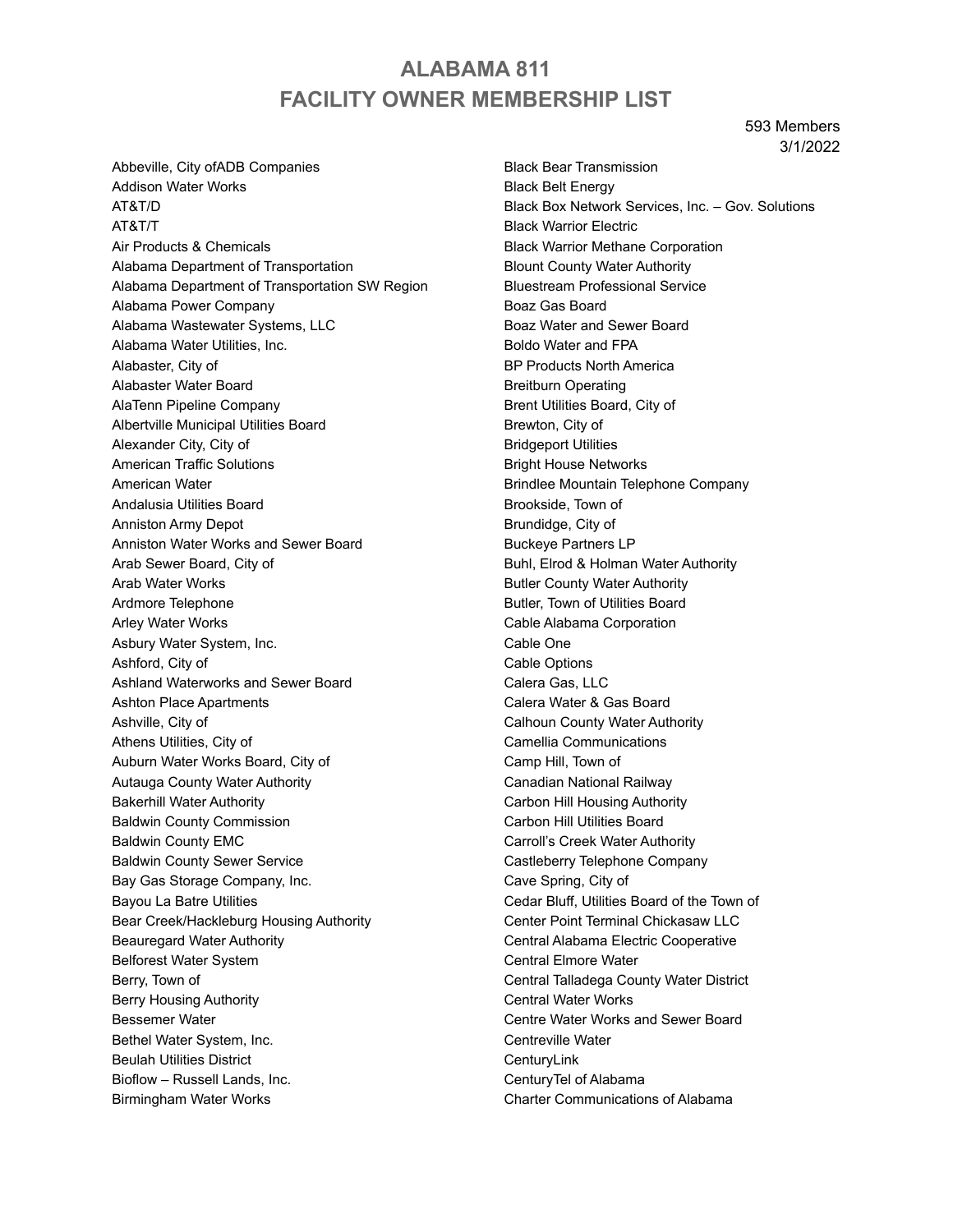Charter Communications – Lanett Chatom Utilities Cherokee Electric Cooperative Cherokee Water and Gas Department Childersburg Water, Sewer & Gas Board Children's of Alabama Chilton Water Authority CITGO Petroleum Corporation Citizens Water Service Clarke-Mobile Counties Gas District Clay County Water Authority Cleburne County Water Authority Cleveland Utilities, Town of Coaling Water Authority, Inc. Coffee County Water Authority Coffeeville Utilities Coker Water Authority, Inc. Colbert County Rural Water System Collinsville Water & Sewer Board Colonial Pipeline Columbia Square Apartments Columbiana, City of Columbiana Water Board Comcast Cable Communications (Dothan) Comcast Cablevision of Gadsden Comcast Cablevision (Huntsville) Comcast Cablevision (Mobile) Comcast Cablevision of the Shoals Comcast Cablevision (Tuscaloosa) Cooperative District for Northeast Alabama Gas Coosa Bend Apartments Coosa Valley Electric Cooperative Coosa Valley Water Supply Cordova Water and Gas Cottonwood, Town of Covington Electric Cooperative, Inc. Cowarts, Town of Crossville Water Board Crown Castle Cullman County Water Department Cullman Electric Cooperative Cullman-Jefferson Counties Gas District Cullman Power Board Cullman Water Department, City of Cumberland Mountain Water Dadeville Housing Authority Dadeville Water Supply & Gas Board Dale County Water Authority Daleville Water and Sewer Board Daphne Utilities Board, City of

DCP Midstream, LLC Decatur Housing Authority Decatur Utilities DeKalb-Cherokee Counties Gas District Demopolis CATV Company Demopolis Water Works and Sewer Board Diverse Power Dixie Electric Cooperative Dixie Pipeline Company Dora Utilities Dothan Utilities Douglas Pipeline Douglas Water Authority DukeNet Communications, LLC East Alabama Water District East Brewton Water Works & Sewer Board East Central Baldwin Water Authority East Central Gas District East Cullman Water System East Lauderdale Co Water & Fire Protection Authority East Lowndes Water Association Elmore County Water and Sewer Elmore, Town of Englewood Hulls Water System Energy Transfer Partners Enterprise Products Tri-State Enterprise Public Works, City of Enterprise Water Works Board Enviro-Systems, LLC Escambia Operating Company, LLC Eufaula Water Works & Sewer Board Eutaw, City of Eva Sewer Dept, Town of Excel Water Fairhope Utilities Falkville, Town of Farmers Telephone Co-Op, Inc. Fayette Gas Board Fayette Water Works Board Fayetteville Water Authority Fiberlight Five Point Sewer District Five Star Water Supply District Flint Electric Membership Corporation Flomaton, Town of Florala Gas Department Florence, City of Florence Housing Authority Florida Gas Transmission Company Fort Deposit Water Works and Sewer Board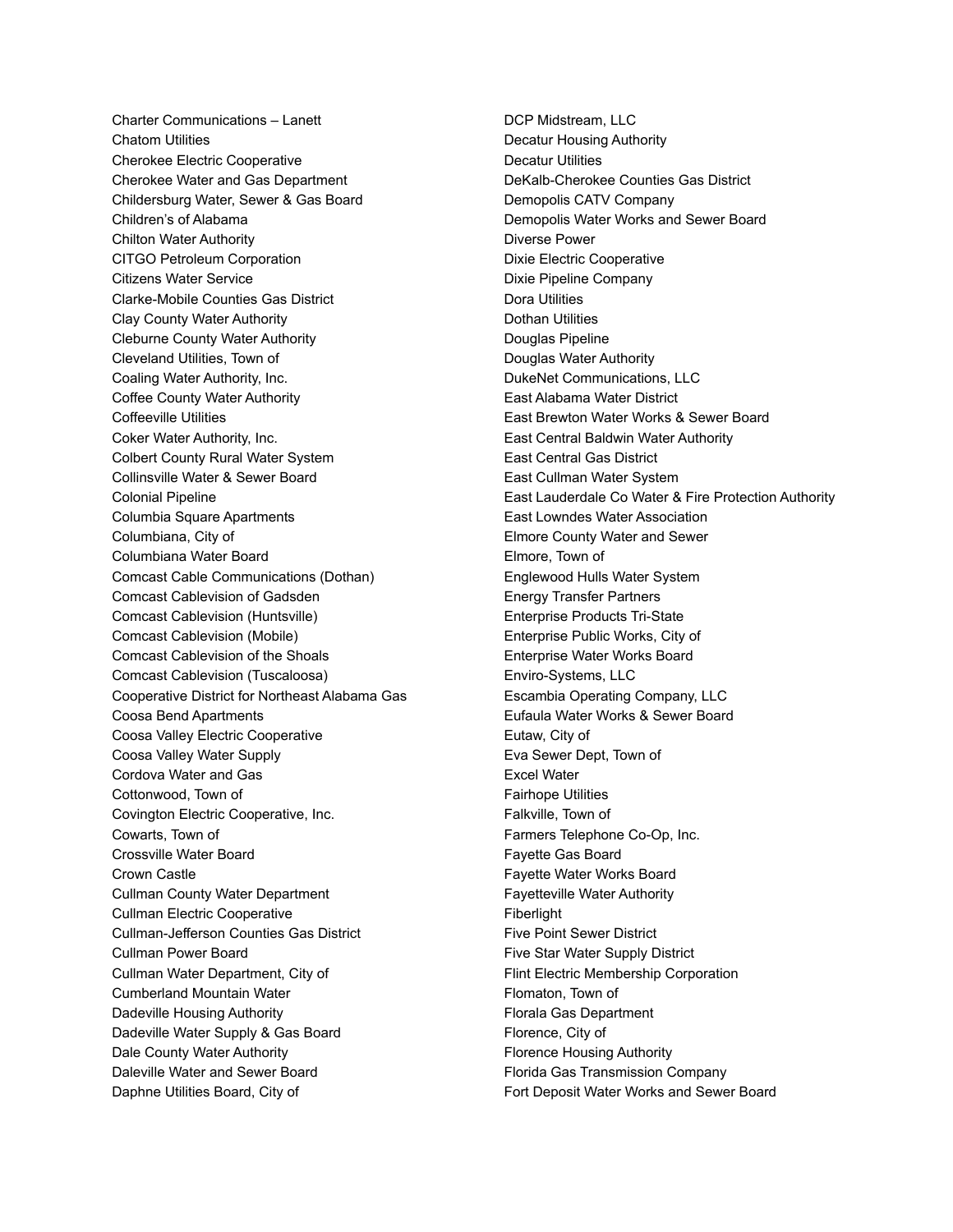Fort Payne Improvement Authority Fort Payne Public Works Fort Payne Water Works Fosters-Ralph Water Authority Franklin County Water Service Authority Franklin Electric Cooperative Freebird Gas Storage Freemanville Water System, Inc. Frisco City Water Department Frontier Communications Fultondale Gas Board Gadsden Water Works and Sewer Board Gantt Water System Garden City, Town of GC&E Systems Group, Inc. Genesis Crude Oil, L.P. Geneva County Gas District Geneva Water Works & Sewer Board Georgiana Housing Authority Gigafy, LLC Gilbertown, Utilities Board of Goodwater Water Works Google Fiber Gordo, Town of Grand Bay Water Works Board, Inc. Graysville Utilities Great Southern Wood Greenhill Water & Fire Protection Authority Greenpond Water Greenville Water Works & Sewer Board GTC, Inc. Guin Housing Authority Gulf Shores, Utilities Board of the City of Gulf South Pipeline **GulfSafe** Gulfstream Natural Gas System, LLC Gulf Telephone Company Guntersville Electric Board Guntersville Water Board Gurley, Town of Haleyville Housing Authority Haleyville Water and Sewer Hamden Ridge Water Hamilton Blvd, LLC / Crowder Gulf Hamilton Water & Sewer Dept., City of Hanceville Housing Authority Hanceville Water & Sewer Board, City of Hargray of Alabama, LLC Harpersville Water Board Hartford, City of

Hartselle Utilities Board Harvest Monrovia Water Authority Hayden Water Dept, Town of Hayneville Telephone Company, Inc. HDD Broadband, Inc. Headland, City of Heflin Water Works and Sewer Board Helena Utilities Department Henry County Water Authority Highland Water Authority Hilcorp Energy Company Hobson Water System Hollins Water Authority Holtville Water Hoover, City of Houston County Water Authority Huguley Water and Fire Protection Hunt Refining Company Huntsville, City of Huntsville, City of Water Pollution Control Huntsville Housing Authority Huntsville Utilities, Electric, Gas and Water Integra Water Interstate Fibernet Iris Networks Irondale Water System Island Fiber Jabsco Oil Operating, LLC Jack Water Jackson Water and Sewer Jackson's Gap Water Authority Jacksonville Gas Water & Sewer Board Jasper Waterworks & Sewer Board, Inc. Jefferson County Environmental Services Jemison Water Department Jenkins Brick Company Joe Wheeler EMC Johnson Crossing Water System Joppa, Hulaco & Ryan Water Authority J P Oil Alabama, LLC Kellyton Water System Kennedy Water System Kinder Morgan Kinsey, Town of Kinston Water, Town of Knology/Dothan KNOLOGY – Columbus, GA KNOLOGY of Montgomery Kushla Water District Lafayette, City of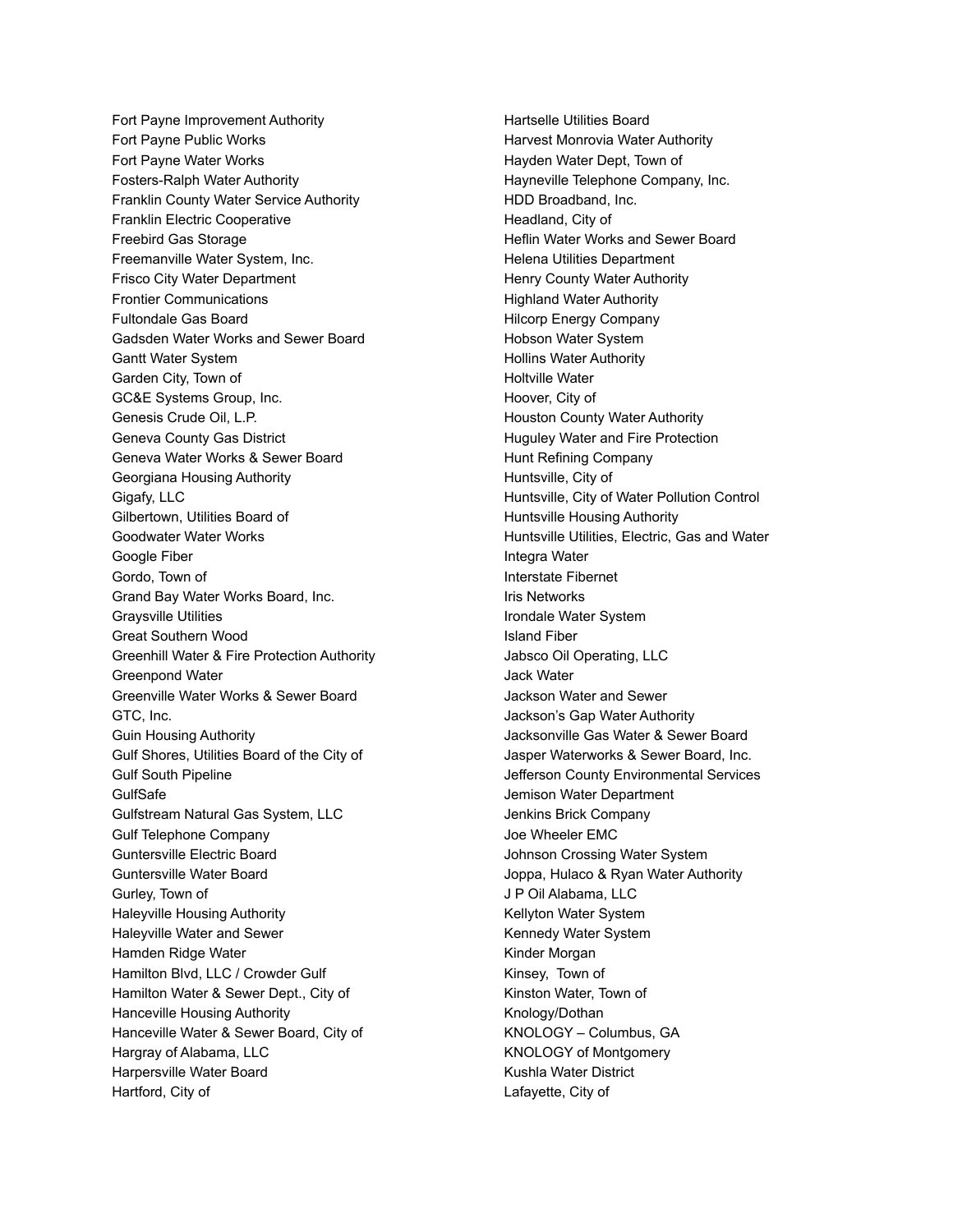Lamar County Gas District Lamar County Water System Land and Natural Resources Development, Inc. Lanett, City of Lanett Housing Authority Leeds Water Works Lemoyne Water System, Inc. Level Plains, City of Lexington Water Works & Sewer Liberty Utilities (Peach State Natural Gas) Corp. Limestone County Water & Sewer Authority Lincoln, City of Linde Gas, Inc. Linde, LLC Axis Linden, City of Lindsey Communications Lineville Housing Authority Lineville Waterworks and Sewer Board Littleville Waterworks Livingston, City of Utility Board Loachapoka Water Authority Lockhart, Town of Water System Louisville Water and Sewer Lowndes County Water Authority Lowndesboro, Town of Loxley, Town of Luverne, City of Lyeffion Water Authority Lynn Water Works Madison, City of, Public Works Department Madison, City of Water and Wastewater Madison County Water Works Magellan Midstream Partners, L.P. Malvern, Town of Maplesville Waterworks & Gas Board Marathon Petroleum - MPLX Terminals Marbury Water System Margaret Public Works Department Marshall County Gas District Marshall Dekalb Electric Cooperative MCB Water Authority MCI Telecommunications McCall Water System, Inc. Mediacom Mediacom – Huntsville Messer North America Chickasaw LLC Mexia Water System, Inc. Millport, Town of Millry Telephone Company, Inc. Millry Waterworks

Mitchell Water System, Inc. Mobile, City of Mobile Area Water and Sewer Service Mobile County Water, Sewer and FPD Mobilitie, LLC MonCre Telephone Cooperative, Inc. Monroe Gas Storage, LLC Monroeville Water Works Montevallo Water Works Montgomery Water Works and Sanitary Sewer Board Moulton Gas Board, Town of Moundville, City of Moundville Telephone Mount Vernon Water & Gas Mulga, Town of Munford Water Authority Muscle Shoals Electric Board Muscle Shoals, Utilities Board of the City of Myrtlewood Water System Napier Field, Town of National Telephone of Alabama DBA TEC Nauvoo, Town of Nectar, Town of New Brockton Water Works & Sewer Board New Hope, City of New Hope Telephone Cooperative New London Water New Site, Town of North Alabama Gas District North Baldwin Utilities North Marshall Utilities Northeast Alabama Water Northeast Etowah County Water Co-op Northeast Morgan County Water Authority Northport Utilities, City of Northwest Alabama Gas District Notasulga, Town of Oakman Telephone Oakman Water Works Odenville Utilities Board Ohatchee, Town of Oneonta Utilities Board Opelika Housing Authority Opelika Power Services Opelika Water Works Opp Housing Authority Opp Utilities Board, City of Orange Beach Wastewater Treatment Plant Orange Beach Water Authority Orsted Onshore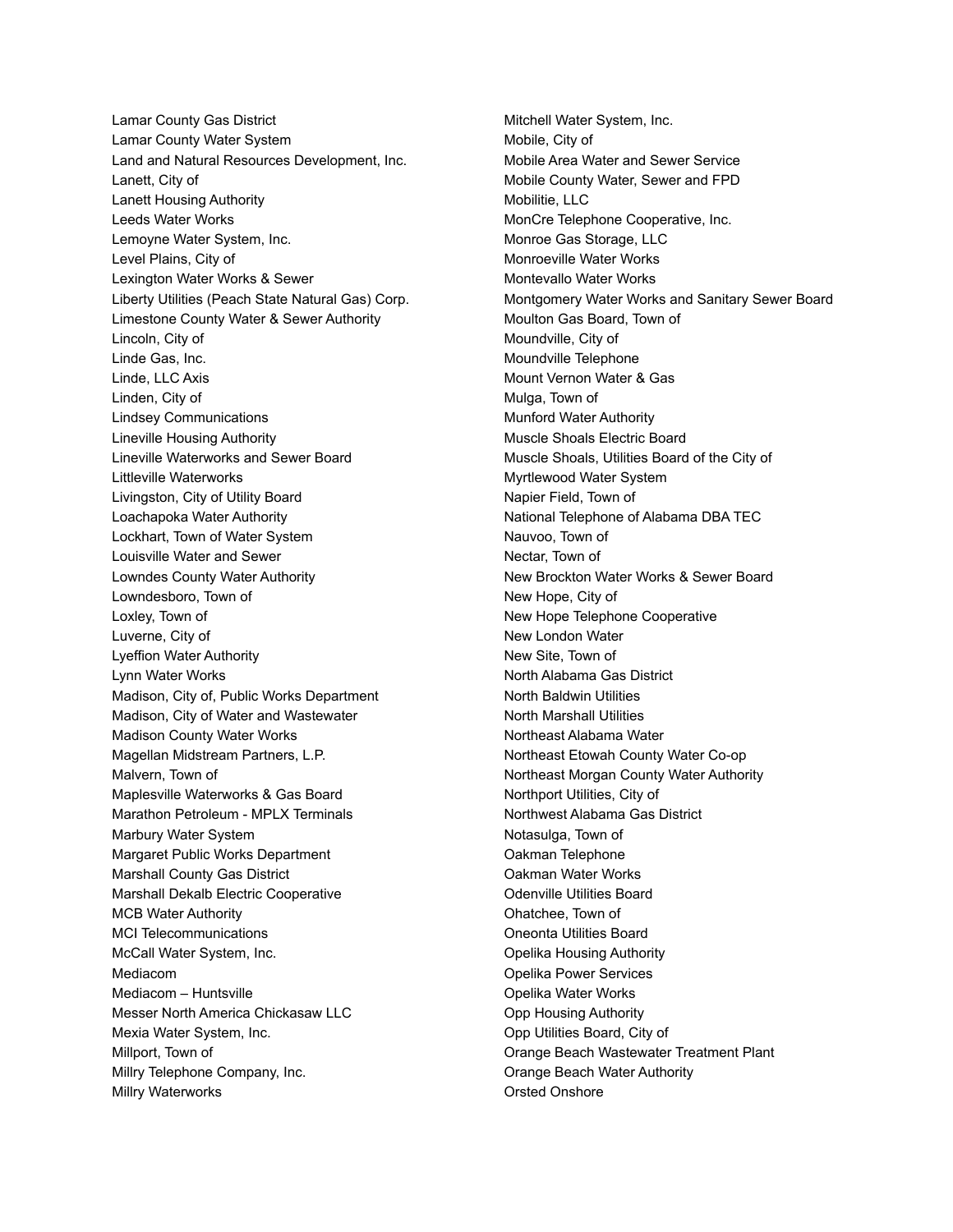Otelco Telephone, LLC Otelco Telephone, LLC / Blountsville Division Otelco Telephone, LLC / Walnut Grove Owassa Brownville Water Authority Owens Cross Roads Water Authority Palmer Petroleum, Inc. Park City Water Authority Parrish Water Works & Sewer Board Pea River Electric Cooperative Pelham Development Services and Public Works, City of Pell City, City of Pennington Utilities Board, Town of Perdido Bay Water, Sewer & FPD Peterson Water System, Inc. PGP Operating, LLC Phenix City Utilities Phil Campbell Water Works & Sewer Board Pickens County Natural Gas District Pickens County Water Authority Piedmont Water, Gas & Sewer Board Pilgrim Providence Water Authority Pine Belt Telephone Company Pine Bluff Water Authority Pine Energies, Inc. Pine Hill, Town of Pintlala Water Pioneer Electric Cooperative, Inc. Pisgah, Town of Plains Marketing, LP Poarch Creek Indians Utilities Authority Point Broadband of Opelika Prattville Water Works Praxair, Inc. Priceville, Town of Prichard Water and Sewer Board, City of Products (SE) Pipe Line Corporation Quanta Telecommunication Services Quint-Mar Water Authority Rainbow City. Utilities Board of Ramer Water Company, Inc. Randolph Co Water Sewer and Fire Protection Auth Randolph Water System Red Bay Water and Gas Red Level, Town of River Falls, Town of Riviera Utilities Roanoke Telephone Company Roanoke, Utilities Board of the City of Robertsdale, City of

Rockford Water & Gas Rogersville Water Works and Sewer Board Russellville Electric Board Russellville Gas Board Russellville Water & Sewer Board Rutledge, Town of Samson, City of Sand Mountain Electric Cooperative Sanford, Town of Saraland Water Service Sardis Water and Sewer Satsuma Water & Sewer Scottsboro Electric Power Board Scottsboro Water, Sewer & Gas Board Section & Dutton Waterworks Board Sellers Station Water System Selma Housing Authority SG Resources, Mississippi, LLC Sheffield Utilities Shelby County Water Services Shell Chemical Silverhill, Town of Singing River Electric Cooperative Sklar Exploration Co. LLC Slocomb Water Works & Sewer Board Smiths Water and Sewer Authority Snowdoun Water System, Inc. Somerville, Town of South Alabama Electric Cooperative South Alabama Gas District South Alabama Utilities South Bullock Water Authority South Dallas Water Authority Southeast Alabama Gas District Southern Earth Sciences, Inc. Southern Light, LLC Southern Natural Gas Southern Pine Electric Cooperative Southern Company Pipelines Southside Water Works and Sewer Board Southwest Alabama Water Authority Spanish Fort Water System Spectra Energy Transmission Spire Alabama Spire Gulf Spring Valley Water System Sprint Steele Valley Brook, LLC Sterrett Vandiver Water System Inc. Stevenson, Utilities Board of the Town of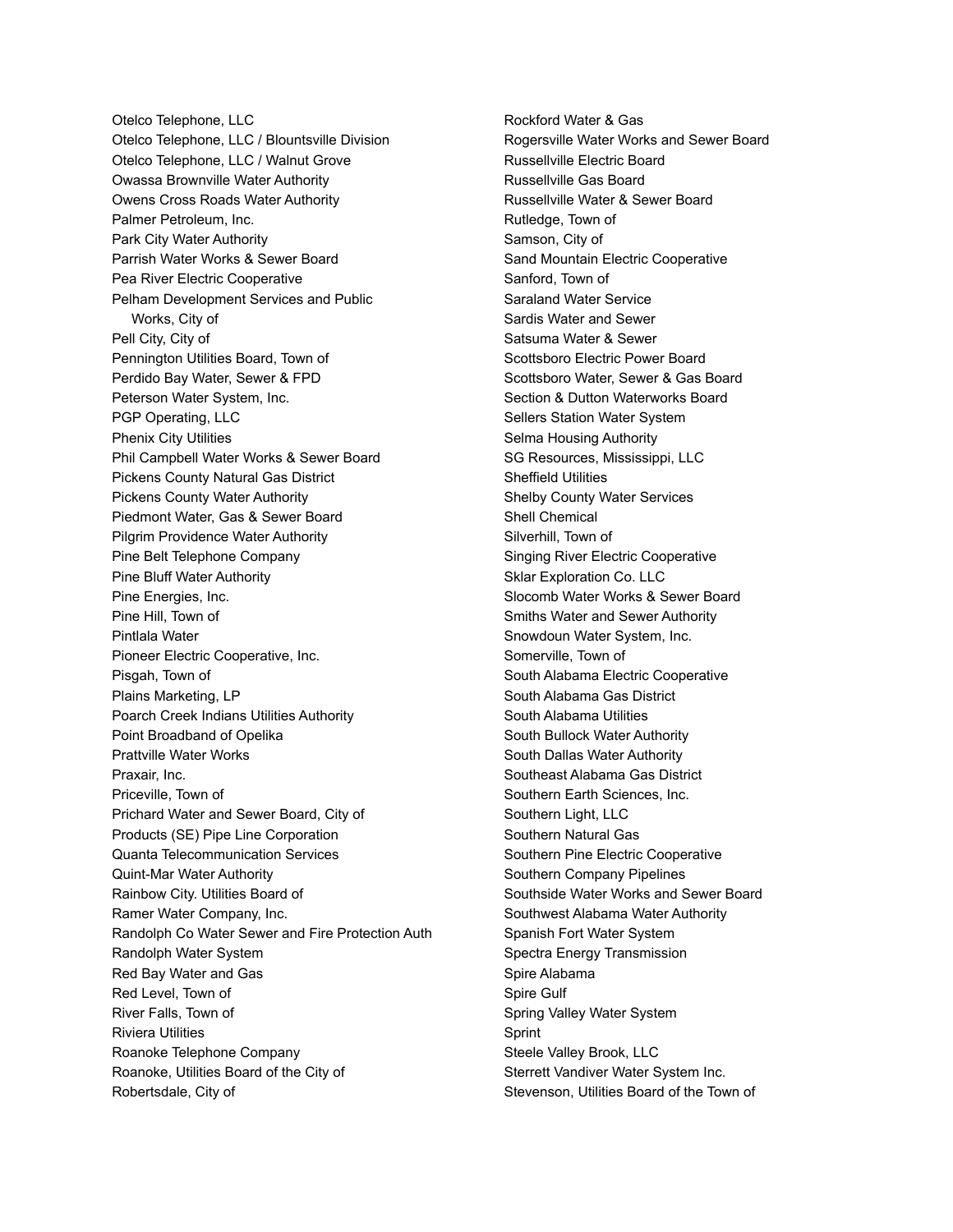Stewartville Water Authority Sulligent, City of Sulligent Housing Authority Sumiton Gas Board Summerdale, Town of Summit Alabama Operating Company Sumter County Commission Sumter County Water Authority Sylacauga Housing Authority Sylacauga Utilities Board SyncGlobal Telecom Talladega County Water Department Talladega Housing Authority Talladega Water and Sewer Board Tallapoosa River Electric Cooperative Tallassee, City of Tallassee Housing Authority Taylor, City of TDS Telecom – Butler, Goshen, Grove Hill TDS Telecom - Centre Telepak Networks, Inc. Tennessee Gas Pipeline Company Texas Eastern Transmission Corp Third Coast Thomaston Water Works & Gas Board Thomasville, City of Thorsby, Town of Time Warner Cable – Dothan & Enterprise Tiya Support Services, Inc. Tombigbee Electric Cooperative, Inc. Town Creek Water and Sewer Transcontinental Pipeline Tri Community Water System Troy Cablevision, Inc. Troy, City of Trussville Utilities Turnerville Water and F.P.D. Tuscaloosa, City of Tuscumbia Heights Apartments Tuscumbia Housing Authority Tuscumbia Public Works, City of Tuscumbia Utilities Tuskegee, Utilities Board of Union Springs Telephone Company Union Springs Utilities Uniti Fiber, Inc University of Alabama University of Alabama in Huntsville Upper Sand Mountain Gas District & Dekalb-Urban Oil & Gas, LLC

Uriah Water System U S Amines US Steel Utility Safety and Design, Inc. (USDI) Valley Head Water Works Board VAW Water System, Inc. Verizon Wireless Vernon Housing Authority Vernon Water and Sewer Board Venture Oil and Gas, Inc. Vina, Town of Vincent Water Board, Town of W & T Offshore, Inc. Wadley, Town of Wall Street Water Authority Walnut Hill Water Authority Walter Black Warrior Basin, LLC Walter Water Authority WanRACK, LLC Warrior River Water Authority Washington County Water Authority Wattsville Water Authority Weaver Water Department, City of Wedowee, Town of Weiss Internet West Autauga Water Authority West Blocton Water Works West Dallas Water Authority West Escambia Utilities West Etowah County Water West Jefferson Gas System West Lauderdale Water Authority West Lawrence Water West Morgan – East Lawrence Water Authority West Point, Town of Wetumpka Water Works & Sewer Board, City of Wheeler Basin Natural Gas White Oaks Landing Owners Association, Inc. Whitehouse Water System Whorton Bend Water Authority Wide Open West Wilcox County Gas District Wilox County Water and Sewer District Williams Field Services Wilton, Town of Windstream Communications, Inc. Winfield Housing Authority Winfield Water Works and Sewer Board Wiregrass Electric Cooperative Wolf Creek Water, Sewer & Fire Protection Authority